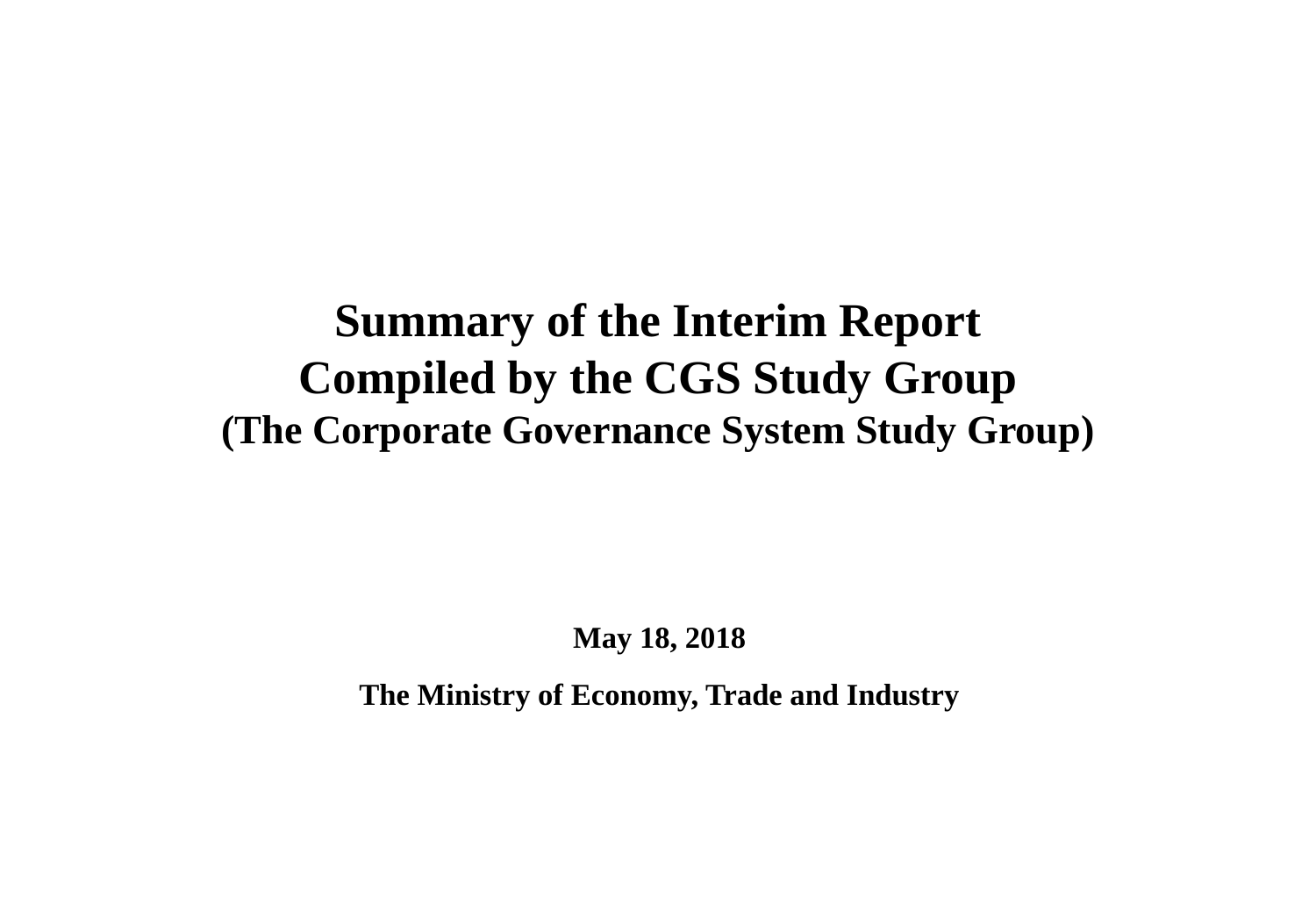## **Position of the interim report and future policies**

#### **Background to the study group's discussions**

(1) Current situation uncovered in the follow-up surveys conducted at the end of 2017 targeting listed companies concerning the CGS Guidelines, and progress in related matters over the past year

(2) Actions involving the revision of the Corporate Governance Code (the Financial Services Agency and the Tokyo Stock Exchange)

### **Interim report**

Given these circumstances, the CGS Study Group\* held discussions on efforts deemed significant in advancing the corporate governance reform from the stage of formality to the stage of substantiality and compiled the results as an interim report.

\*Note: The study group started meetings in July 2016 and formulated CGS Guidelines in March 2017. The study group resumed meetings in December 2017 and is scheduled to compile guidelines concerning group governance by around the end of FY2018.

**Future efforts in response to the interim report**

Based on the interim report, the CGS Guidelines will be revised by around this summer.